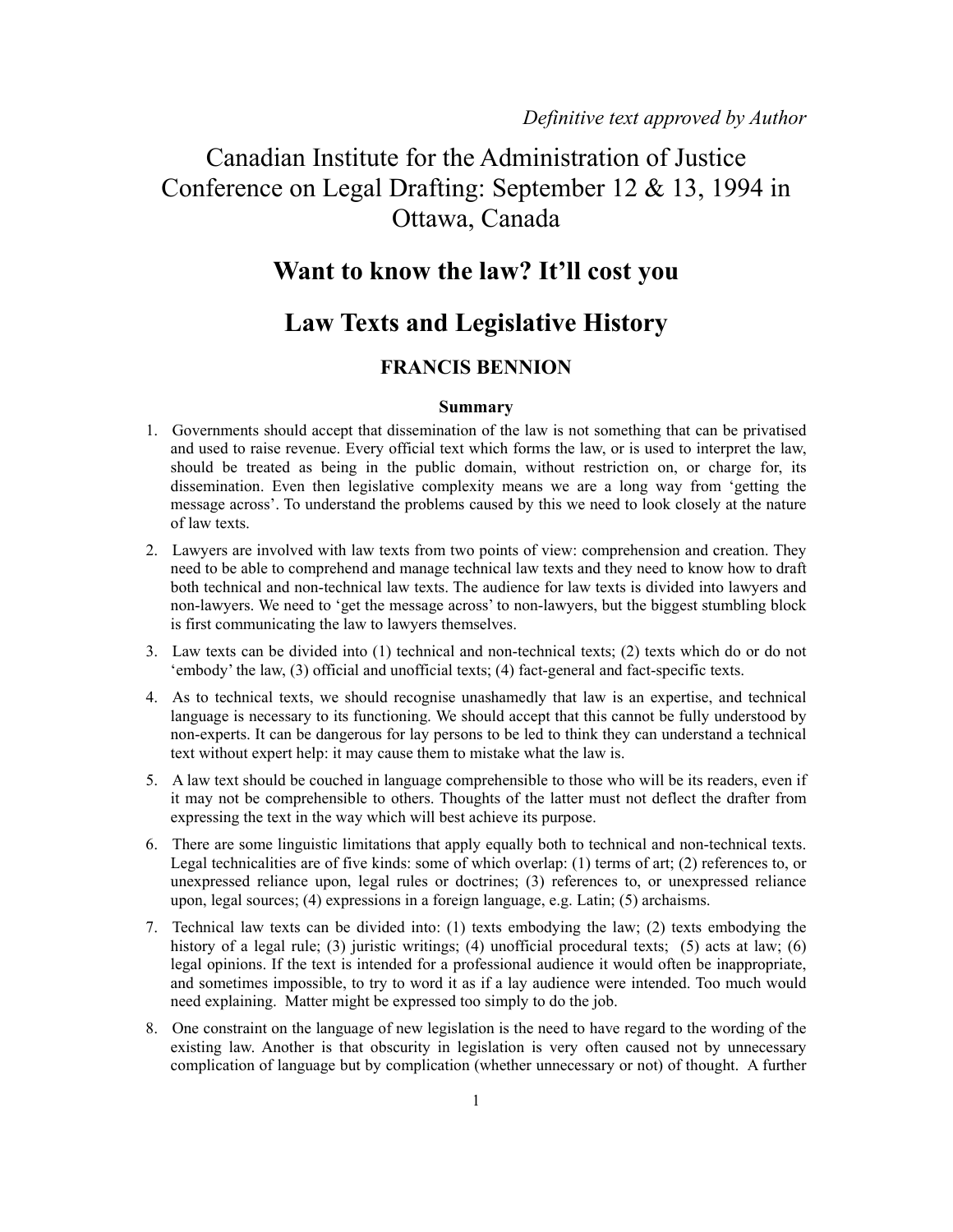cause of complication is that a Bill has to undergo debate and amendment in both Houses, to which the answer may be post-enactment processing.

- 9. Non-technical law texts are: (1) explanatory texts intended to guide lay legislators considering a parliamentary Bill or other draft legislation; (2) official explanations intended to inform the public about a law; (3) official forms such as tax returns or driving licences; (4) correspondence between lawyers and their clients; (5) books, newspaper articles and other unofficial writings intended to inform the public about a law; (6) other legal texts intended for lay readers.
- 10. The lawyer's art and skill of comprehending, manipulating and drafting technical law texts and drafting non-technical law texts amounts to what may be called law management. How well the law is communicated depends on how efficiently this technique is carried out by practitioners. It is capable of extensive improvement.
- 11. The precise function of legislative history in interpretation is determined by where the line is currently drawn by the courts. On a strict view this history should be irrelevant, since the object of Parliament is to express its will entirely within the definitive text of the Act itself. That was the basis of the parol evidence rule. The essence of statutory interpretation now lies in resolving the dichotomy between the 'pure' doctrine that the law is to be found in the Act and nowhere else, and the 'realist' doctrine that legislation is an imperfect technique requiring, for the social good, an importation of surrounding information.
- 12. In England the courts, in *Pepper v. Hart*, recently relaxed the rule forbidding reference to Hansard in interpretation. Recourse to legislative history complicates the law however. Ministers say an Act will be administered in one way, and then it is administered in a different way. Conflicting statements as to meaning may be made in Parliament. The decision in *Pepper v. Hart* has affected the way ministers and others express themselves in the Westminster Parliament.
- 13. Increased recourse to legislative history may affect drafting practice. The drafter may become discouraged, and take less care about precision of language. The drafter may demand an input on how ministers' words are chosen. Indeed the drafter may end up drafting not only the legislative text but the minister's speech also. Drafters may try to make their drafts 'minister-proof' by stating more propositions expressly and leaving less to implication.

#### **Full Text**

#### **Introductory**

- 14. I am honoured to have been asked to contribute to a discussion on a topic very near to my heart, communicating the law.
- 15. Our statute law is notoriously difficult to grasp. Equally notorious is the reluctance of governments, at least in modern times, to recognise this. We have a current example in the United Kingdom, which is relevant to the first topic in tomorrow's afternoon session. Under recent copyright legislation, unreasonable restrictions are being imposed by Her Majesty's Stationery Office (HMSO) on the publication of statutes, statutory instruments and related texts such as codes of practice, official guidance circulars and the Highway Code. Not only are HMSO demanding payment of royalties for permission to reproduce the material, but in some cases they are refusing to allow publication by anyone but themselves on any terms. British law publishers have been driven to make a public protest about this, which I believe should be strongly supported. $<sup>1</sup>$ </sup>
- 16. Acts of Parliament, like all our laws, are fully binding even upon persons who can have had no opportunity to read them or even to learn of their passing. This goes back to the fourteenth century, when Chief Justice Thorpe said that 'every one is bound to know what is done in

<sup>&</sup>lt;sup>1</sup>The protest is reported in *The Times*, 20 June 1994.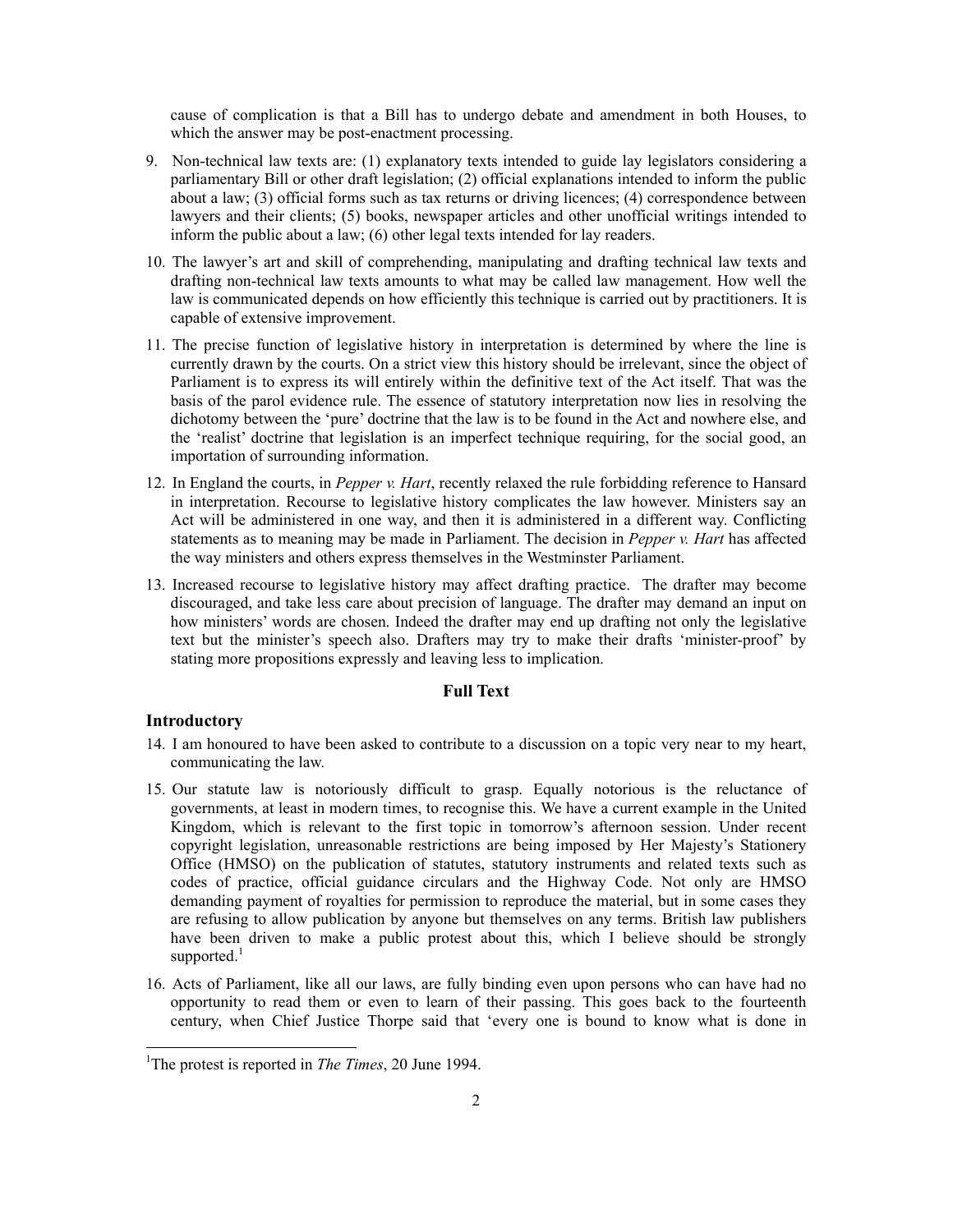Parliament, even although it has not been proclaimed in the country; as soon as Parliament has concluded any matter, the law presumes that every person has cognizance of it, for Parliament expresses the body of the realm.<sup>2</sup> Later Lord Ellenborough put it in this way: 'Public Acts of Parliament are binding upon every subject, because every subject is in judgment of law privy to the making of them, and therefore supposed to know them . . .'

- 17. It follows that the Government has a duty to ensure that statute law is widely promulgated, and that no obstacle is placed in the way of this. Certainly no royalty or other charge should be exacted from anyone who disseminates the law. They are doing the Government's job for it.
- 18. Before the development of mass media of communication this spreading of knowledge was accomplished through the action of the king's officer, the sheriff. In England statutes were proclaimed in the county court, successor to the Saxon shire moot, of which in medieval times the sheriff was president. He was required to proclaim the statute not only in the full county court but also in the townships. He had to make copies and transmit them to knights of the shire, justices of the peace and other leading figures.<sup>4</sup>
- 19. In 1796 the authorities in England ordered printed copies of the statutes to be distributed throughout the country without charge as soon as possible after enactment. In 1801 the House of Commons passed a resolution requiring the King's Printer to supply copies of Acts, again without charge, to listed judicial and administrative officers. This practice continues. The list, which is revised from time to time, is known as the promulgation list.
- 20. Governments should accept that dissemination of the law is not something that can be privatised and used to raise revenue. No official text which forms the law, or is used to interpret the law, should be restricted in any way. From the start, it belongs in the public domain.
- 21. Even if that principle were accepted (and today it is under challenge), we would still be a long way from getting the message across, to use the subtitle of this seminar's topic. Statutes have become too complicated for a promulgation list to be much help. To understand the problems this causes, I believe we need to look closely at the present nature of law texts. After all, they are what we have to 'get across'.

#### **Modern law texts**

<u>.</u>

- 22. Let me start with some definitions. By a law text I mean any document in legal language. By legal language I mean language used by a lawyer about the law. By a lawyer I mean anyone with legal expertise, whether they qualified as a barrister or solicitor or as some other professional such as a planner or accountant. By legal expertise I mean the skilled professional knowledge and experience possessed by a competent lawyer. (I acknowledge the circularity of these definitions: this time round, we are not bound by the rules of philosophy.)
- 23. Lawyers are involved with law texts from two points of view: comprehension and creation. They need to understand law texts and they need to know how to create, that is draft, them. To be a little more precise, lawyers need to be able to comprehend and manage technical law texts and they need to know how to draft both technical and non-technical law texts. (It is assumed that lawyers will have no problem with understanding non-technical law texts since, if properly drafted, these should be capable of being followed by anyone of normal education and intelligence.)
- 24. What about non-lawyers, you may ask? Isn't it of them the organisers of this seminar are mostly thinking when they title it COMMUNICATING THE LAW: GETTING THE MESSAGE
- ${}^{2}R$ . *v. Bishop of Chichester* (1364) Y.B. 39 Ed. 3 fo. 7. Cited in abridged form in 4 Co. Inst. 26.

3 *R v Sutton* (1816) 4 M & S 532 at 542.

<sup>4</sup> 1 Stat. Realm, Intr. p. lxxxvii. See also 4 Co. Inst. 26, 28; 1 Bl. Comm. 184.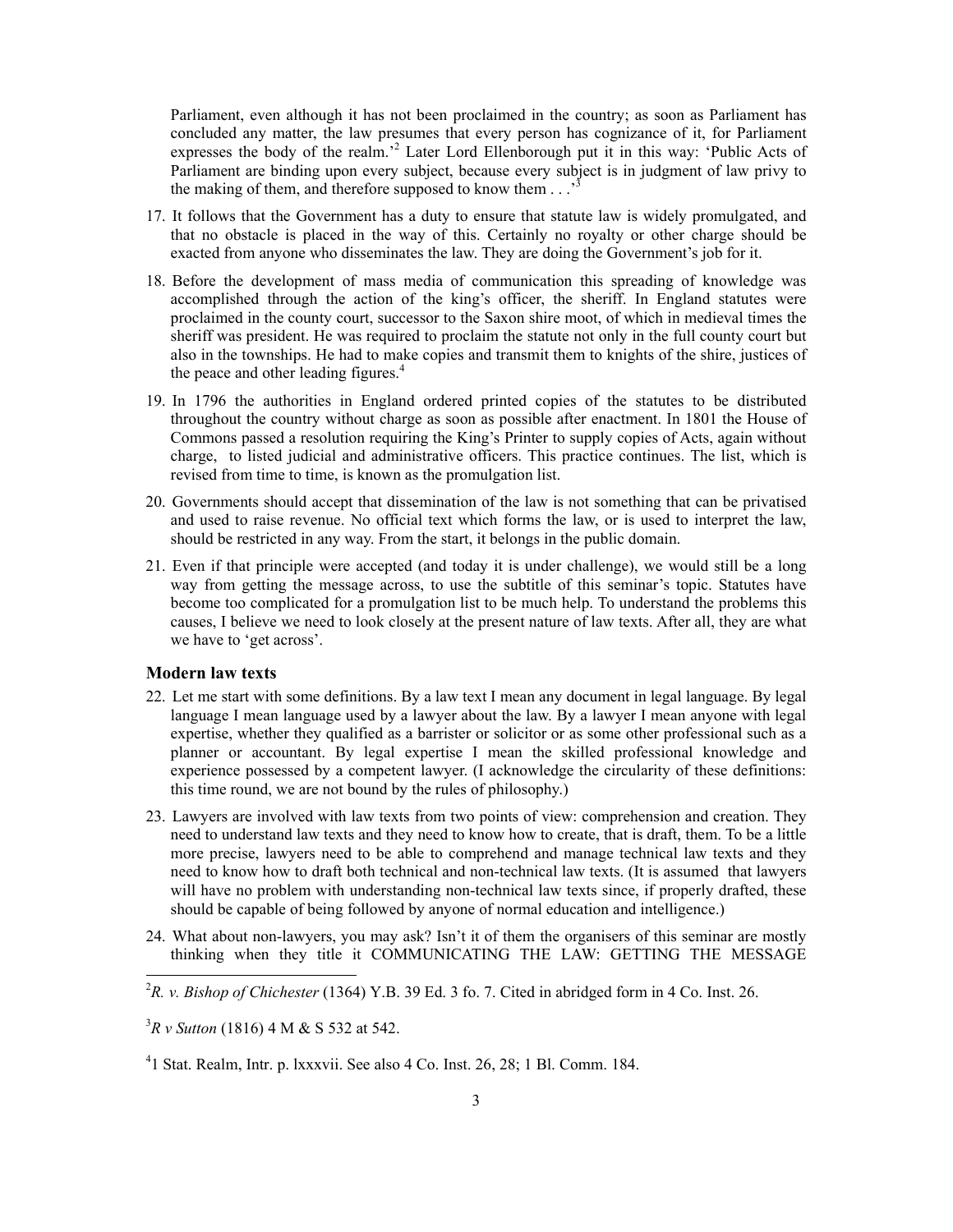ACROSS? Well maybe it is, maybe it isn't. I have a feeling the biggest stumbling block is communicating the law to lawyers themselves. Unless lawyers are clear about the nature and characteristics of law texts there is not much chance that anyone else will be.

- 25. So let's look at some categorizations. Let's first look at a categorization about the audience for law texts, dividing their readers into lawyers and non-lawyers.
- 26. Law is an expertise, though some language reformers deny this. They believe that even technical law texts should be capable of being understood by non-lawyers. (Or possibly they believe that there should not be any technical law texts, which amounts to the same thing.) These reformers confuse what is desirable with what is practicable. If they were right we would not need law schools, and experience would count for little. They are not right. Technical legal language is necessary to the functioning of the law. It cannot be fully and accurately understood by nonexperts in law, any more than technical medical language can be fully and accurately understood by non-experts in medicine. They have not studied or practised the body of knowledge of which it is a reflection.
- 27. Yes, legal texts are a reflection of law. It could be said that law is nothing but text, since it has to be expressed in language. We prefer to think of it as more substantial than that. Law is the will of society as to how its affairs are to be organized and run. Language is its reflection, and skill in handling that language is what makes a lawyer.

#### **Categorizations of law texts**

- 28. I suggest that the first step in acquiring this basic skill is to understand four further categorizations, which govern legal texts themselves. The most important divides technical and non-technical texts. Because of its complexity, I will leave it till last.
- 29. *Texts which do or do not 'embody' the law* The second categorization is between texts which actually constitute the law and other texts. Those in the former sub-category, which we may call 'texts embodying the law', are always official texts and are always in technical language. Those in the latter sub-category may be in technical or non-technical language.
- 30. Examples of texts embodying the law are an Act of Parliament and a Court of Appeal judgment. Examples of texts not embodying the law which are in technical language are: pleadings, a hirepurchase contract and a conveyance. Examples of texts not embodying the law which are in nontechnical language are: an income tax return, a statutory notice and a solicitor's letter to a client.
- 31. An important species of law text not embodying the law is documents, such as items of legislative history, which may be used by the courts in arriving at the legal meaning of a text which does embody the law. This material may be in technical language (e.g. an official circular addressed to professionals) or in non-technical language (e.g. a passage in Hansard, the official report of parliamentary debates). As the subject of this session is the influence of the use of legislative history by the courts on the drafting, enactment and interpretation of legislation, I shall be considering this type of material in more detail later. I pause here to point out, to anyone still not convinced that law is and must be an expertise, that the use of legislative history in interpretation is itself a highly complex subject, and complicates the law. It is also controversial, as we shall see.
- 32. *Official and unofficial texts* The third categorization of law texts is between official and unofficial texts. All texts embodying the law are official. Texts used to help in construing the law may be official, such as the examples just mentioned, or unofficial (e.g. a textbook or article). Other official texts not embodying the law include correspondence by government departments, local authorities etc. Much legal writing is unofficial, being drafted by professionals in the course of their private practice or private-sector employment. It may be in technical or non-technical language.
- 33. *Fact-general and fact-specific texts* The fourth categorization divides legal texts into fact-general texts and fact-specific texts. The former deal with facts in a collective way, and apply whenever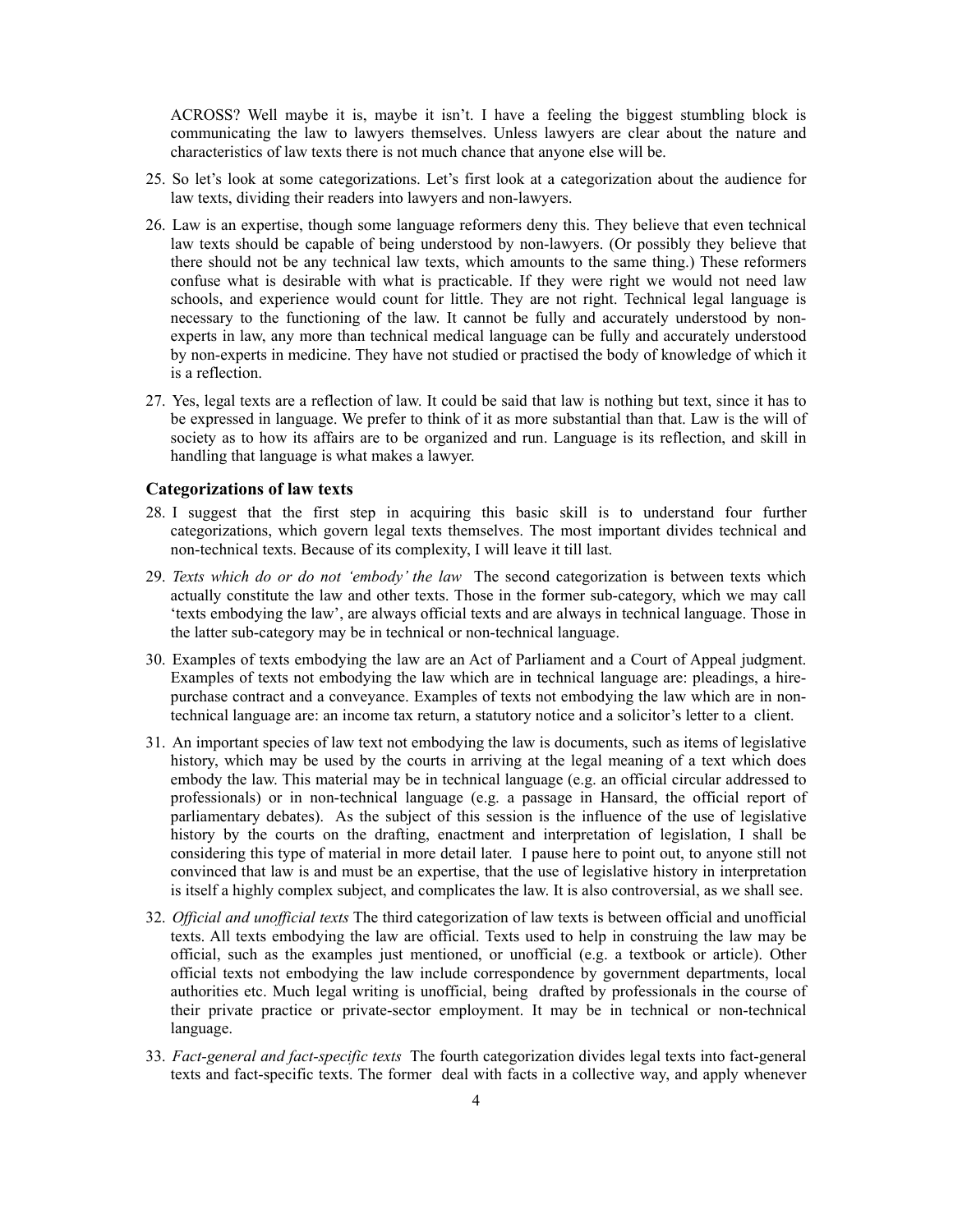particular facts conform to the description laid down. Thus an enactment might say 'Where a person commits an indictable offence, any constable in uniform may arrest him or her'. This applies whenever any person commits an indictable offence. On the other hand a contract by which a trader agrees to supply identified goods is fact-specific.

- 34. An important area of law management is concerned with the technique of applying a fact-general text to a particular case. This is brought into play whenever a lawyer has to advise on, argue, or otherwise deal with, the way a legal rule affects the circumstances of his or her client. It also applies where a fact-general unofficial text, such as a contract of employment, needs to be construed in relation to some particular factual situation that has arisen.
- 35. So there are the four categories. Their use is to help lawyers avoid woolliness in thought and discussion. We gain in precision and accuracy of working if we can identify a particular text as say 'a fact-general official text which does not embody the law and is (or ought to be) expressed in technical language' or 'a fact-specific unofficial text which does not embody the law and is (or ought to be) expressed in non-technical language'.

#### **Technical and non-technical legal language**

- 36. As we have seen, law texts fall into the sub-categories technical and non-technical. The former may contain what is unkindly called jargon. Another pejorative term is legalese, defined by the Oxford English Dictionary (O.E.D.) as the complicated technical language of legal documents.<sup>5</sup> This is intended to be read by lawyers, while non-technical language is intended to be read by non-lawyers.
- 37. A text should be designed for its intended audience. It should be couched in language comprehensible to those who will be its readers, even if it may not be comprehensible to others. The others do not matter, since the text is not for them. Thoughts of them must not deflect the drafter from expressing the text in the way which will best achieve its purpose. So a technical text must be as brief as possible, eschewing explanations which are not needed by the experts to whom it is addressed. It must use the correct technical language, rather than some less biting paraphrase or précis. It is true that the desired effect can sometimes be achieved without the use of special language. However it takes a lawyer to know whether simple words in what should be a technical text really have achieved their aim. Very often, as with home-made wills and contracts, it will be found, sometimes by bitter experience, that they have not.
- 38. There is confusion about all this among legal language reformers. Some of these recently formed the body known as CLARITY, which publishes a journal of that name. It describes itself as 'a movement to simplify legal English'. Here it is useful to remember that apart from differences in the readership of law texts there are practical limitations on clarity imposed by the nature of language. Often particular words do not have a clear meaning, or have several meanings. Also there are broad terms used to confer discretion on the interpreter, or authorise the exercise of judgment in choosing from a range of meanings. Another language problem is that of differential readings. Here people may legitimately and genuinely differ in their perception of the meaning of a passage, even though it does not use broad terms. Lord Dilhorne said: 'due in part to the lack of precision of the English language, often more than one interpretation is possible'.<sup>6</sup>
- 39. These are linguistic limitations that apply to both kinds of legal text, technical and non-technical. These types of text, as I have said, are intended for different readerships, the expert and the nonexpert. How is that manifested? The essence is that one type is necessarily arcane while the other

 $5$ 2nd edn., 1989.

<sup>6</sup> *Black-Clawson International Ltd. v. Papierwerke Waldhof-Aschaffenburg A.G.* [1975] A.C. 591 at 622.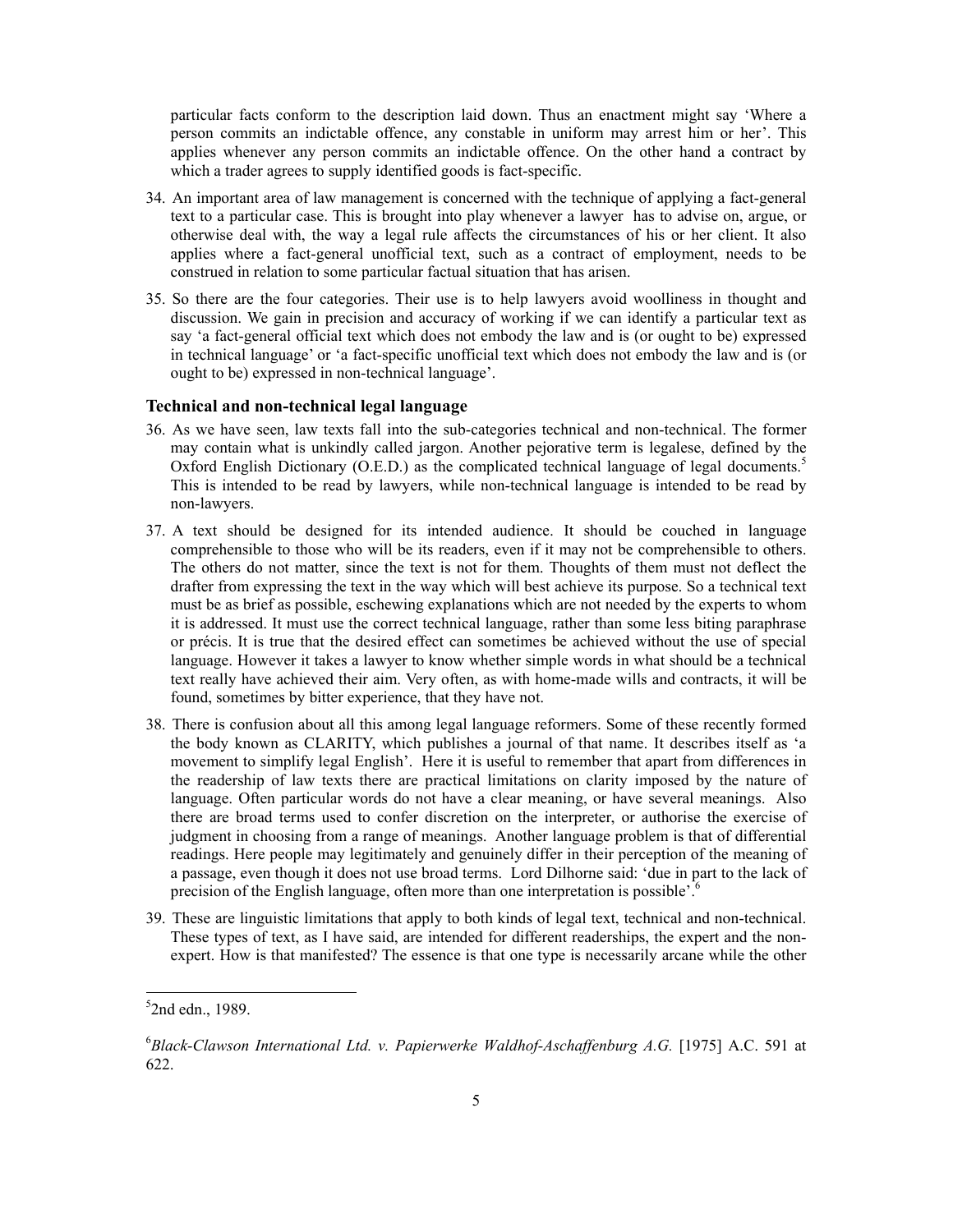is not, or ought not to be. Legal technicalities are of the following five kinds, some of which overlap.

- 1. Terms of art.
- 2. References to, or unexpressed reliance upon, legal rules or doctrines.
- 3. References to, or unexpressed reliance upon, legal sources.
- 4. Expressions in a foreign language, e.g. Latin.
- 5. Archaisms.
- 40. *Terms of art* Every expertise has its terms of art, that is expressions which convey meaning to the expert but have little or no significance for outsiders. Law has many of these.
- 41. *Legal rules or doctrines* A technical text may refer expressly to a legal doctrine such as the doctrine of consideration in contract or the requirement of mens rea (guilty mind) in a criminal case, or a feature of property law such as the rule in Shelley's Case or the rule against perpetuities. Or there may be an implicit reference to legal doctrines, for example those embodied in what is called legal policy. This has been evolved by the courts when deciding cases. It comprises such basic principles as the presumption against doubtful penalisation and the rule preventing a person being condemned unheard.
- 42. *Legal sources* A technical text will often refer, expressly or by implication, to some text embodying the law. A lay person cannot be expected to have access to this, or be able to understand it fully if they do.
- 43. *Expressions in Latin etc*. Early English law was expressed in Anglo-Saxon or Danish, according to whether the territory was Wessex or Mercia or the Danelaw. The very word law is of Danish origin. Later, medieval French and medieval Latin took over. Many words and phrases in these languages survive in modern English law. In 1994 an English judge complained about the presence in the law of theft of 'the antiquated finery of "choses in action"' from the law French chose, a thing.<sup>7</sup> Often it is difficult to translate such terms without altering their legal meaning, though 'thing in action' has gained acceptance. Some foreign-language expressions stand for principles or doctrines which might appear intended to be changed if another term were used.
- 44. *Archaisms* Lawyers tend to be conservative and resistant to change. This is for good reason. Once a form of words becomes established, and it is known that it effectively does the job required, it may be unwise to change it merely to update the language. The new untried wording might be held by a court to be defective. 'There is a safety in forms and precedents which readily commends itself to any professional man who has to advise clients.<sup>8</sup>
- 45. The drafter of the English Companies Act 1981 tried to update the language of earlier enactments reproduced in that Act. The result was thus dismissed by Millett J: 'This case illustrates the dangers which are inherent in any attempt to recast statutory language in more modern and direct form for no better reason than to make it shorter, simpler and more easily intelligible'.<sup>9</sup> The judge held that the redrafting had produced an unintended change in the law whereby foreign subsidiaries were now enabled to buy the shares of their English holding companies.
- 46. Useful and helpful words in ordinary use fall out of fashion. They then appear archaic if lawyers continue to employ them. Examples are words like hereby and herein, thereby and therein and said and aforesaid. All these are much disliked by language reformers. Yet they are concise and useful. Reformers object to them because it is said they obscure the meaning for the client, who is

<sup>7</sup> *R. v. Hallam* (1994) *The Times,* 27 May.

<sup>8</sup> J.H. Baker, *An Introduction to English Legal History* (2nd edn. 1979) p. 75.

<sup>9</sup> *Arab Bank plc v. Merchantile* [*sic*] *Holdings Ltd*. [1994] 1 All ER 74 at 76.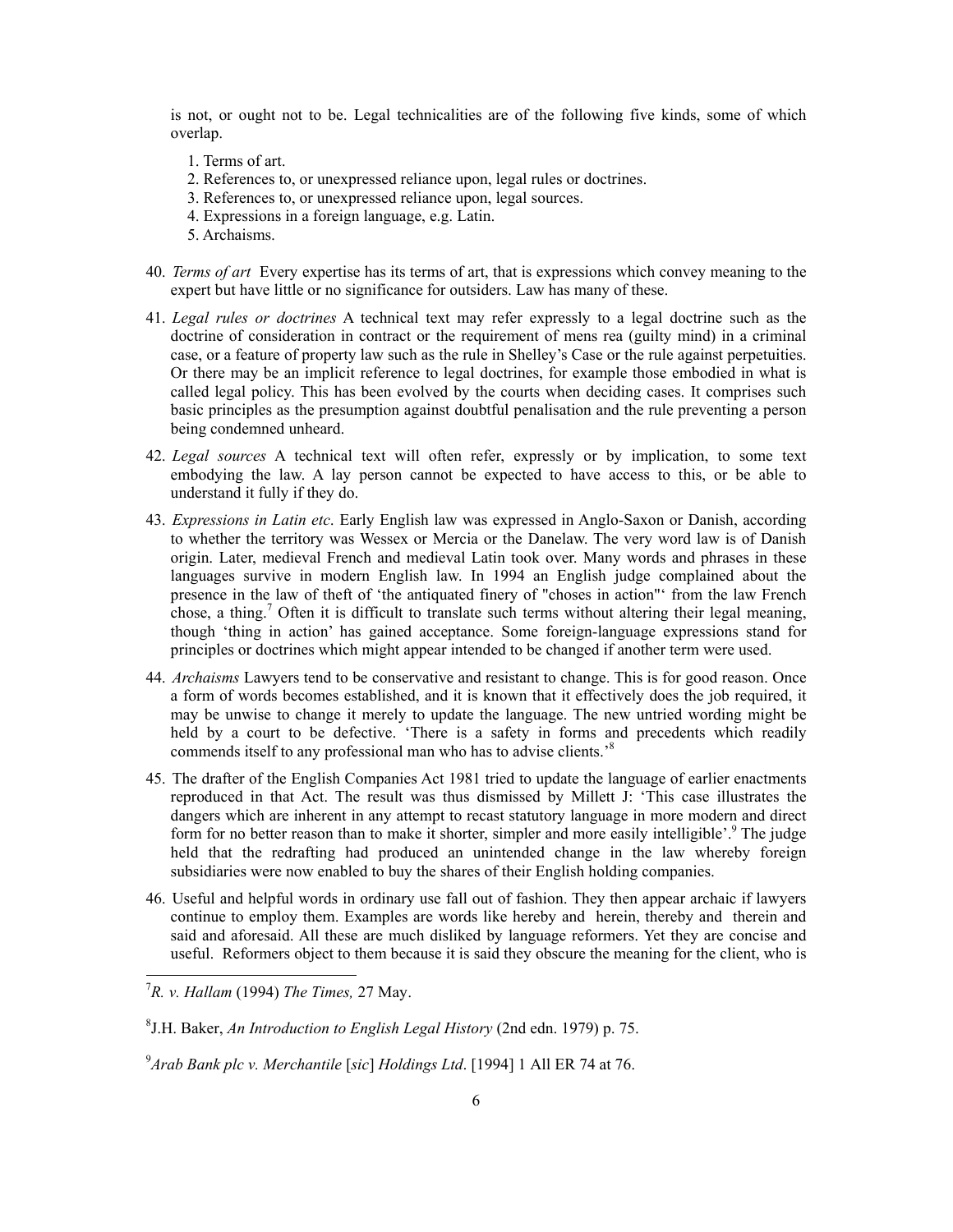likely to regard them as lawyers' jargon. Yet a reference to 'any warranty herein' is shorter and just as informative as 'any warranty contained in this agreement'. A legal document will refer to a payment 'receipt of which is hereby acknowledged'. Reformers would omit 'hereby' as surplusage. But it does make clear that it is no use looking elsewhere for a receipt.

#### **Sub-categories of technical law texts**

- 47. Technical law texts can be divided into six sub-categories: (1) texts embodying the law; (2) texts embodying the history of a legal rule; (3) juristic writings; (4) unofficial procedural texts; (5) acts at law; (6) legal opinions. These I will now briefly examine one by one. Then I will look at the nature of non-technical law texts.
- 48. *Texts embodying the law* The most important technical texts are those in which the law itself is embodied. As I have said, they also form a sub-category in another categorization, which distinguishes them from law texts not embodying the law, and they fall within the further subcategories of official texts and fact-general texts.
- 49. Here we are concerned with the language in which law is expressed. It may be the language used by Parliament when legislating, or by the executive when framing subordinate legislation, or by the courts when issuing their judgments. The first two are in the language of command. The last is in more discursive terms.
- 50. The courts and other constitutional bodies cannot function without rules of procedure. These official procedural texts form part of what is called adjectival law, as opposed to the substantive law that grounds substantial legal rights and claims. Adjectival law is the machinery that enables rights to be delivered and claims to be enforced.
- 51. *Language of legislative texts* As I have said, what is clear to a skilled professional cannot be expected to be always clear to a lay person. Indeed if the text is intended for a professional audience it would often be inappropriate, and sometimes impossible, to try to word it as if a lay audience were intended. Too much would need explaining. Matter might be expressed too simply to do the job. 'What appears clear to the layman may not be certain in meaning to the courts; and much of the detail in legislation, which can appear obfuscatory, is there to make the effect of the provisions certain and resistant to legal challenge'.10
- 52. One inexorable constraint on the language of new legislation is the need to have regard to the wording of the existing law. An Act intended to amend the law (as most Acts are) must fit snugly into the existing corpus juris or body of law as well as expressing the reforming intention of the legislator. It must accommodate not only the existing language (which may well be unnecessarily complex if we could start again) but also the existing concepts. I say this with feeling, remembering desperate occasions when I strove to draft a Finance Bill clause so that it fitted effectively into the tangled mess that is the English Income Tax Acts and did not cost the country millions in lost revenue.
- 53. Another point to note is that obscurity in legislation is very often caused not by unnecessary complication of language but by complication (whether unnecessary or not) of thought. When I started drafting the Sex Discrimination Act 1975 I began by writing 'A person discriminates against a woman if on the ground of her sex he treats her less favourably than he treats or would treat a man'. The intolerable complexity of that Act arose not from any wish of mine but because those instructing me insisted on overlaying it with innumerable refinements, exceptions, conditions and exclusions. In doing so they were genuinely seeking to conform to the popular

<sup>&</sup>lt;sup>10</sup>Evidence of the Association of First Division Civil Servants to the Hansard Society Commission on the Legislative Process, cited in paragraph 219 of *Making the Law,* the report of the Commission, issued on 2 February 1993.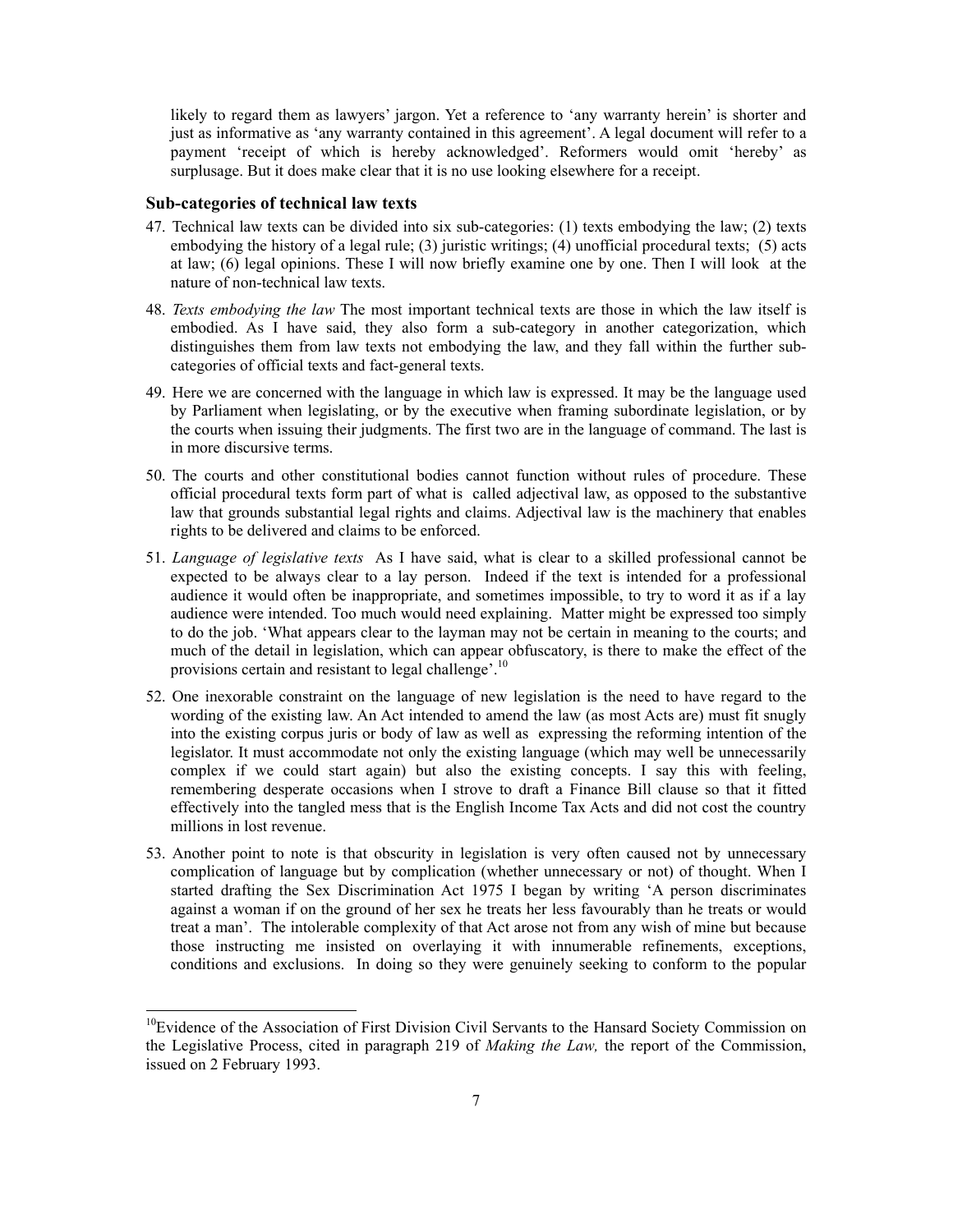will as manifested in representations from trade unions, women's groups, employers' organisations and other lobbies.

- 54. There are further causes of legislative complication. An obvious one is that a Bill has to run the gauntlet of parliamentary debate and amendment in both Houses. This imposes specific requirements on the drafter.<sup>11</sup> The drafter could usually produce a much better text if free to start all over again rejigging the finished Act. Consequently I have advocated improving the presentation by post-enactment processing, without of course altering the basic official wording.<sup>12</sup>
- 55. *Language of court judgments* Some language reformers say a court should ensure that its judgment can be directly understood by the litigants. Thus Robert Eagleson insists that-
- 56. 'Accuracy or correctness of content is not sufficient, There also has to be comprehension. If parties to the proceedings are going to appreciate the reasonableness of the ruling - or at least grant it some credence - then they must be able to understand it'.<sup>13</sup>
- 57. Eagleson's meaning is that the parties, usually lay people, must be able to understand the judgment directly, just by hearing or reading it. This is absurd. A judgment is a technical legal text, not a non-technical one. It is primarily addressed to experts. It cannot be expressed in language suitable for non-experts without failing in its function.
- 58. In any case it is dangerous for lay persons to be led to think they can understand a technical text without expert help: it may cause them to mistake what the law is. They may then infringe it unwittingly, with dire consequences to themselves or others. Buckley L.J. expressed the position as follows-

'Litigants are entitled to know on what grounds their cases are decided. It is of importance that the legal profession should know on what grounds cases are decided, particularly when questions of law are involved.<sup>14</sup>

- 59. By this he did not mean that litigants should be able to tell directly from the judgment what the grounds are, though they may of course glean some idea. The second part of the dictum has in mind, among other considerations, the need for the legal adviser to be in a position to explain the judgment to the client. That is where the explanation should come from.
- 60. *Texts embodying history of a legal rule* A text embodying the law cannot be construed in a vacuum. If for example it is contained in an Act of Parliament we may find it necessary to consult a committee report on which the Act is based, or a parliamentary debate in which the Bill for it was discussed. Such materials are collectively described as legislative history. Where the text is a judgment it may be necessary in construing it to refer to similar materials underlying the judgment.
- 61. *Juristic writings* The function of textbooks, articles etc. in the understanding of law is an important one, which I have not time to go into here. In England at any rate it is perhaps undervalued.

<sup>&</sup>lt;sup>11</sup>For the nature of these see my book *Statute Law* (3rd edn. 1990), pp. 28-40. For a detailed examination of the vices that block comprehension of legislative texts see chapters 14-19 of that book.

<sup>&</sup>lt;sup>12</sup>For this type of processing, used in composite restatement, see *ibid.*, chapter 23.

<sup>&</sup>lt;sup>13</sup>'Judicial decisions: acts of communication' by Robert D. Eagleson, *Clarity* 29 (December 1993), p. 11.

<sup>14</sup>*Capital and Suburban Properties Ltd v Swycher* [1976] Ch 319 at 325-326.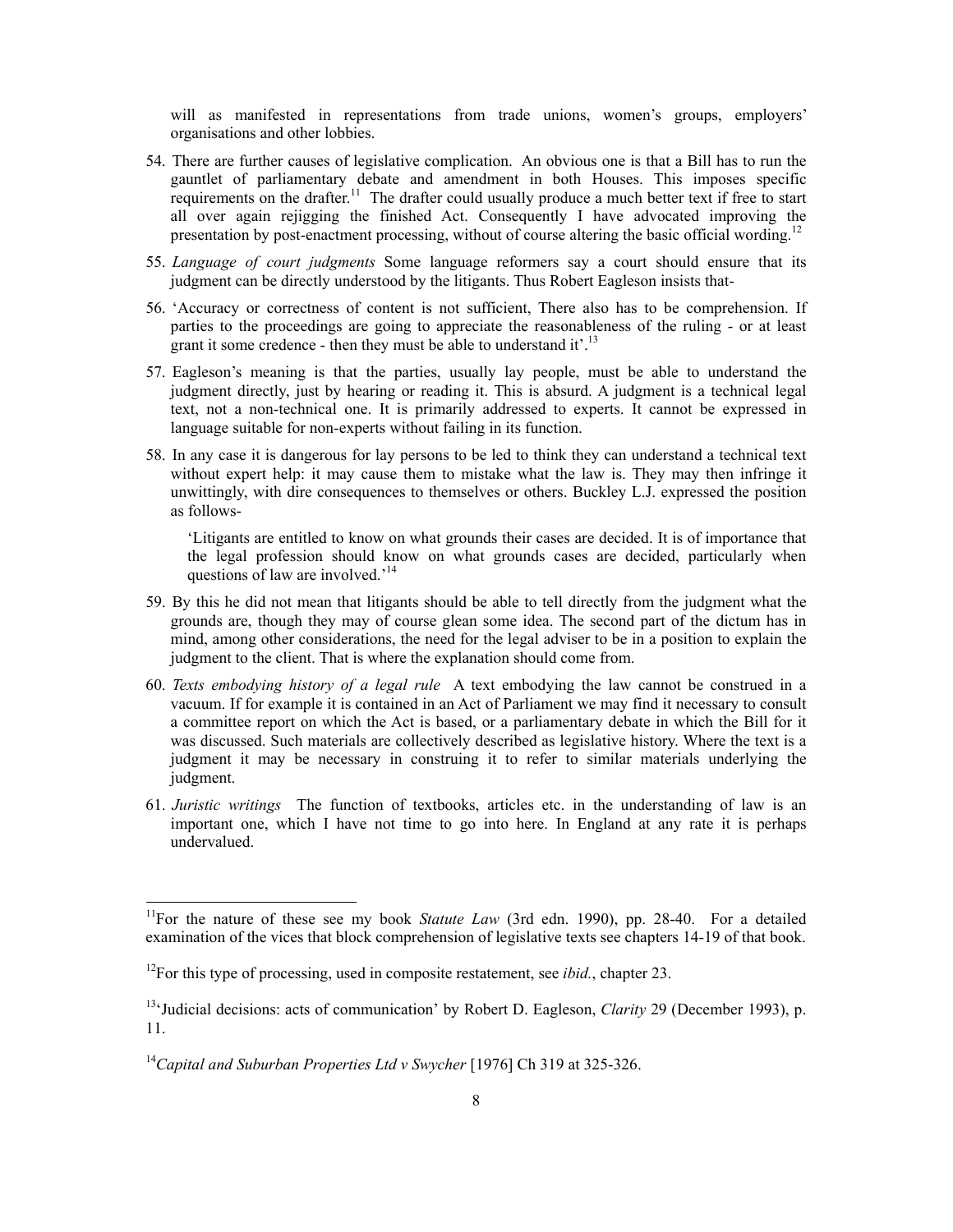- 62. *Unofficial procedural texts* Pleadings and other procedural texts which are drafted by lawyers representing the parties to litigation are an important sub-category of technical law texts. Again, we do not expect non-lawyers to be able to understand them.
- 63. *Texts embodying acts at law* The term 'act at law' is a convenient one to denote an instrument having legal effect, other than an instrument which itself embodies the law. Thus it is an act at law to enter into a contract, or execute a conveyance or will, and the documentation embodies this. Much of the work of a lawyer consists of drafting, construing or advising on such texts. Because of their nature, they need to be in technical language. Where they are not this does not deprive them of all effect, though the effect may not be what was desired.
- 64. *Legal opinions* Counsels' opinions and similar technical law texts drafted by lawyers convey unofficial explanations and views as to the law and its effect.

#### **Sub-categories of non-technical law texts**

- 65. Non-technical law texts fall into the following six sub-categories.
- 66. 1. Explanatory texts intended to guide lay legislators considering a parliamentary Bill or other draft legislation.
- 67. 2. Official explanations intended to inform the public about a law.
- 68. 3. Official forms such as tax returns or driving licences.
- 69. 4. Correspondence between lawyers and their clients.
- 70. 5. Books, newspaper articles and other unofficial writings intended to inform the public about a law.
- 71. 6. Other legal texts intended for lay readers.

- 72. When we come to consider non-technical law texts, we have two things in mind. One is that they must be comprehensible without legal knowledge. The other is that they must be accurate. Here lies a difficulty, which I will briefly explore.
- 73. Very often, the law is obscure on a particular point. How then can a lawyer explain it to a lay person in terms both comprehensible and accurate? It can't be done. The obvious answer is to improve the law, so that it ceases to be obscure. While waiting for that (and the wait may be a long one), the lay person must be left to some extent baffled, no doubt with a feeling of grievance against the law and lawyers.
- 74. Where the law is not obscure, there is a heavy onus on lawyers to ensure that non-technical texts are both clear and correct. An effective way of doing this is the usability test.<sup>15</sup> This takes a group of actual users of the text, perhaps an official form such as a tax return, and tests how they find it, using various methods.
- 75. One method is the think-aloud system. Here an observer tests each participant individually and records their behaviour and comments. Participants, as they do the test, think aloud. This gives information on terms found confusing, inadequate instructions, and other difficulties.
- 76. Another method is the structured interview, where each participant is asked the same set of questions about the document. By asking participants to define terms, or explain a term in their own words, it can be discovered how far they understand the document.
- 77. The U.S. Revenue Service (I.R.S.) asked the Document Design Centre (D.D.C.) in Washington to redesign one of its forms. The D.D.C. carried out a usability test not only with lay participants but

<sup>&</sup>lt;sup>15</sup>See Dumas and Redish, *A Practical Guide to Usability Testing* (1993) Ablex Publishing Corporation, Norwood, N.J.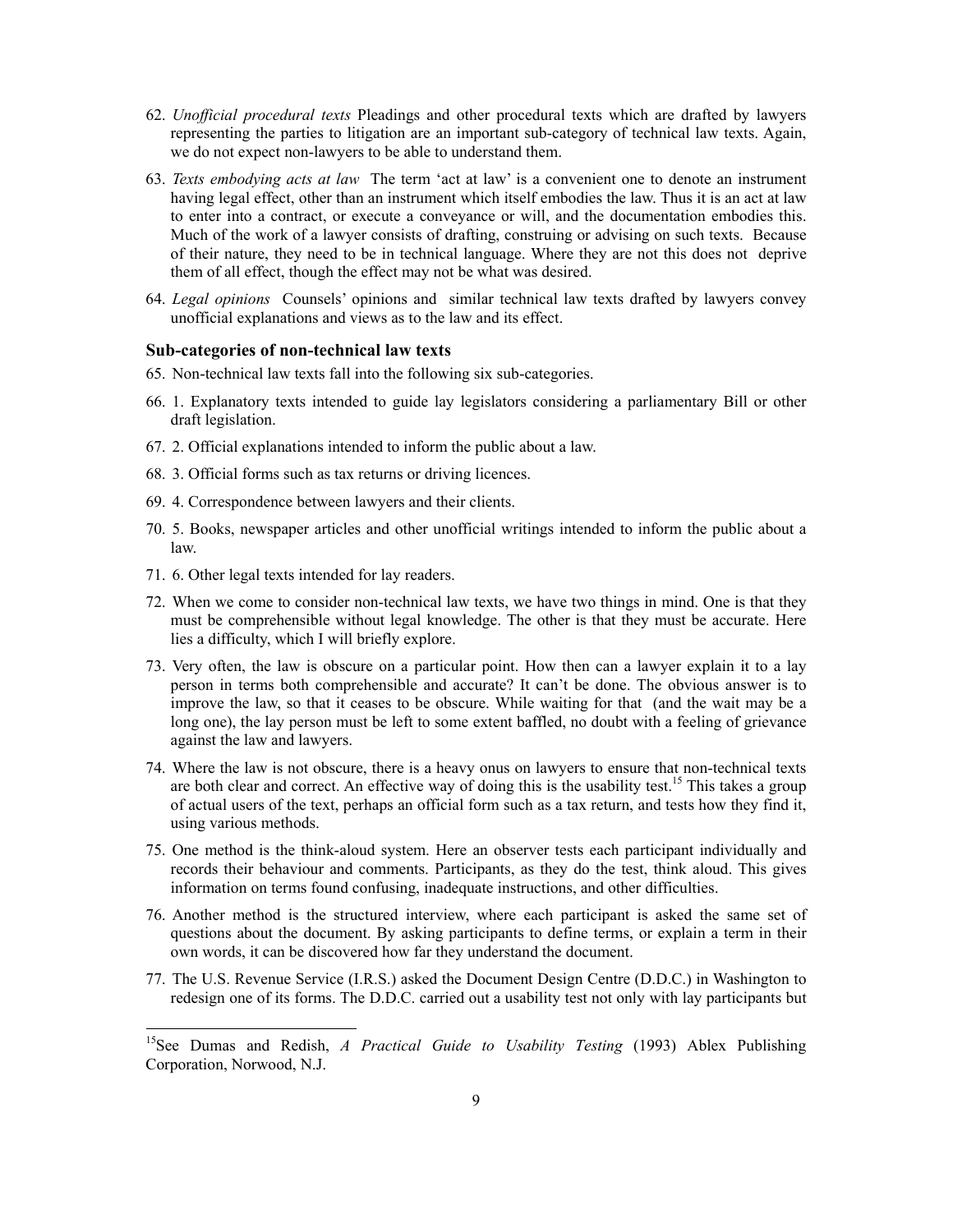also tax practitioners. They found that 95% of lay participants filled in the form incorrectly. Even among the practitioners the number of errors was considerable.<sup>16</sup>

78. Not all documents to be read by non-lawyers can be freed from technicality. An obvious example is the technical document which is being prepared on the instructions of a lay client. If the lawyer is drafting a document which the client is to be asked to sign, such as a will, lease or contract, the lawyer will need the client's approval of the draft. How is the client to make sure of understanding it before signing? The answer must be that the lawyer should draft the document in technical language, and then in ordinary language advise the client as to its legal meaning. The client must be able to trust this advice.

#### **Law management**

- 79. The lawyer's art and skill of comprehending, manipulating and drafting technical law texts and drafting non-technical law texts amounts to what in a recent book I call law management.<sup>17</sup> How well the law is communicated depends on how efficiently this technique of law management is carried out by practitioners.
- 80. It is a technique that is capable of extensive improvement. I have spent much of the last quarter of a century devising and putting forward suggestions for achieving such improvement, so far without much success. In the remainder of this talk I want to concentrate on one aspect of the technique, related to the use of legislative history.

#### **Legislative history**

- 81. When we consider the use of legislative history in interpretation we confront the dilemma challenging all legislative texts. The central idea of legislation is to provide a structure which in itself constitutes a basis upon which the person bound can safely stand. Once a building is erected the scaffolding can be taken down, and should thereafter be irrelevant. This may be defeated in the field of legislation by the inadequacy of language, the fallibility of legislators and drafters, and the fact that the future they seek to regulate is unknown, and unguessable.
- 82. The precise function of legislative history in interpretation is determined by where the line is currently drawn by the courts. On a strict view this history should be irrelevant, since the object of Parliament is to express its will entirely within the definitive text of the Act itself. That was the basis of the parol evidence rule, which formerly applied to the construction of all documents.<sup>18</sup> That this eminently convenient doctrine has proved too idealistic and theoretical in practice is regrettable.

<sup>16</sup>For details see Anita D. Wright, 'The value of usability testing in document design', *Clarity* 30 (March, 1994), pp. 24-30.

<sup>&</sup>lt;sup>17</sup>Teaching law management' in *Reviewing Legal Education* (ed. Professor Peter Birks), Oxford University Press 1994. The book collects together papers on legal education delivered at a 1994 seminar held at All Souls College Oxford under the chairmanship of Lord Griffiths.

 $18$ Historically a record could not be contradicted by parol evidence, which includes, in addition to its literal meaning of oral evidence, any writing not consisting of a specialty or record: *Rann v. Hughes* (1764) 7 TR 350-351n; *Gibson v. Kirk* (1841) 1 QB 586. An Act of Parliament is both a specialty and a record: *Cork & Bandon Railway Co v. Goode* (1853) 22 LJCP 198; *Collin v. Duke of Westminster* [1985] QB 581. 'Now, in construing the act of parliament, 6 G.1, I do not think it is competent to a court of justice to make use of the discussions and compromises which attended the passing of the act; for, that would be to admit parol evidence to construe a record': *Earl of Shrewsbury v. Scott* (1859) 6 CBNS 1, *per* Byles J at 213.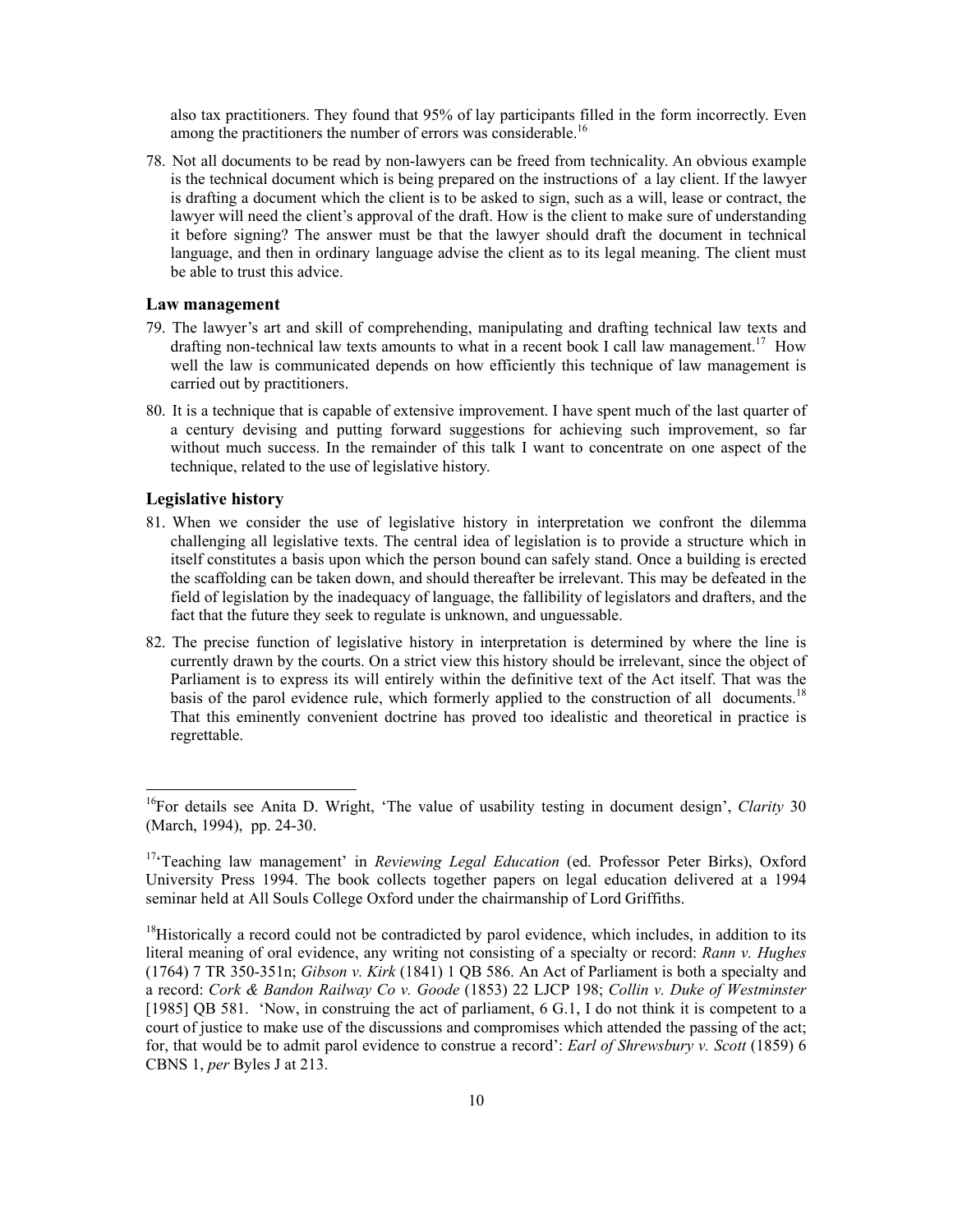- 83. So the essence of statutory interpretation now lies in resolving the dichotomy between the 'pure' doctrine that the law is to be found in the Act and nowhere else, and the 'realist' doctrine that legislation is an imperfect technique requiring, for the social good, an importation of surrounding information. Parliament's overall intention is to be gathered from the words of the Act. These are to be given an informed interpretation however, and legislative history is an important element here.<sup>19</sup>
- 84. In England the courts have recently changed their self-imposed rule forbidding reference to Hansard in interpretation.<sup>20</sup> The former Law Commissioner B. J. Davenport observes that as a result failure to carry out a needed Hansard search adequately 'will be a breach of professional duty for which the lawyer may be liable'.<sup>21</sup> Peter Vaines, a barrister and chartered accountant, says of the carrying out of the duty by legal advisers 'If their own professional pride does not force them to do so, their insurers will'.<sup>22</sup> The Right Honourable Denzil Davies M.P. says-

'Where there is a dispute about the meaning of words in a statute, the lawyers will be compelled to pour (sic) over the pages of Hansard in case they provide clues to the intention of Parliament. Often the task will be fruitless, but nevertheless it will have to be embarked upon. $^{23}$ 

- 85. Recourse to legislative history undoubtedly complicates the law. It is not infrequent for an official spokesman to say during the passage of a Bill conferring powers on a Government department that the resulting Act will be construed by the department in a certain way, and then for it to be construed by them in a different way. This happened in *Pepper v. Hart* itself.<sup>24</sup>
- 86. Another tax example is furnished by the House of Lords decision in *Leedale (Inspector of Taxes) v. Lewis* [1982] STC 835. This turned on the meaning of the term 'interests' in the Finance Act 1965 s. 42(2), and concerned the taxation of capital gains made by a trust fund. During the passage of the Bill the Government spokesman had said that in relation to trusts where the trustees were non-resident the provision would be construed by the Revenue in the less onerous of two possible ways. This was departed from in practice and the more onerous interpretation was upheld in *Leedale*. Peter White remarks: 'There was quite a fuss about that decision, which led to a change in the law'.25The application of *Pepper v. Hart* might lead to the reversal by the courts of such decisions where Parliament has not stepped in.
- 87. A difficulty that may arise is that it is not unknown for ministers and sponsors to make conflicting statements about the meaning and effect of a Bill. Which version is then to be accepted by the court? What is to happen where the sponsor's statement is authoritatively contradicted by another

<sup>20</sup>Pepper (Inspector of Taxes) v. Hart [1993] AC 593. For an account of the decision see my article 'Hansard - Help or Hindrance?' 14 *Statute Law Review* (Winter 1993) 149, which also contains brief accounts of the position in Canada, Australia, and New Zealand.

 $21109$  L.Q.R. (April 1993) pp. 149-155 at 154.

-

22'*Pepper v. Hart*: Reflections', 2 *Personal Tax Planning Review*, 1992-93, 85 at 87.

<sup>23</sup>*British Tax Review* (1993) p. 172 at 173-174.

24See my article 'How they all got it wrong in *Pepper v. Hart'*, *British Tax Review* (1995) 325.

 $^{25}$ 'Hansard's up!' (1992) 136 SJ 1224 at 1225. See also J. F. Avery Jones, 'The Leedale Affair' [1983] B.T.R. 70. The change was effected by the Finance Act 1981 s. 80.

<sup>19</sup>For the informed interpretation rule see my textbook *Statutory Interpretation* (4th edn., 2002), Part XIII.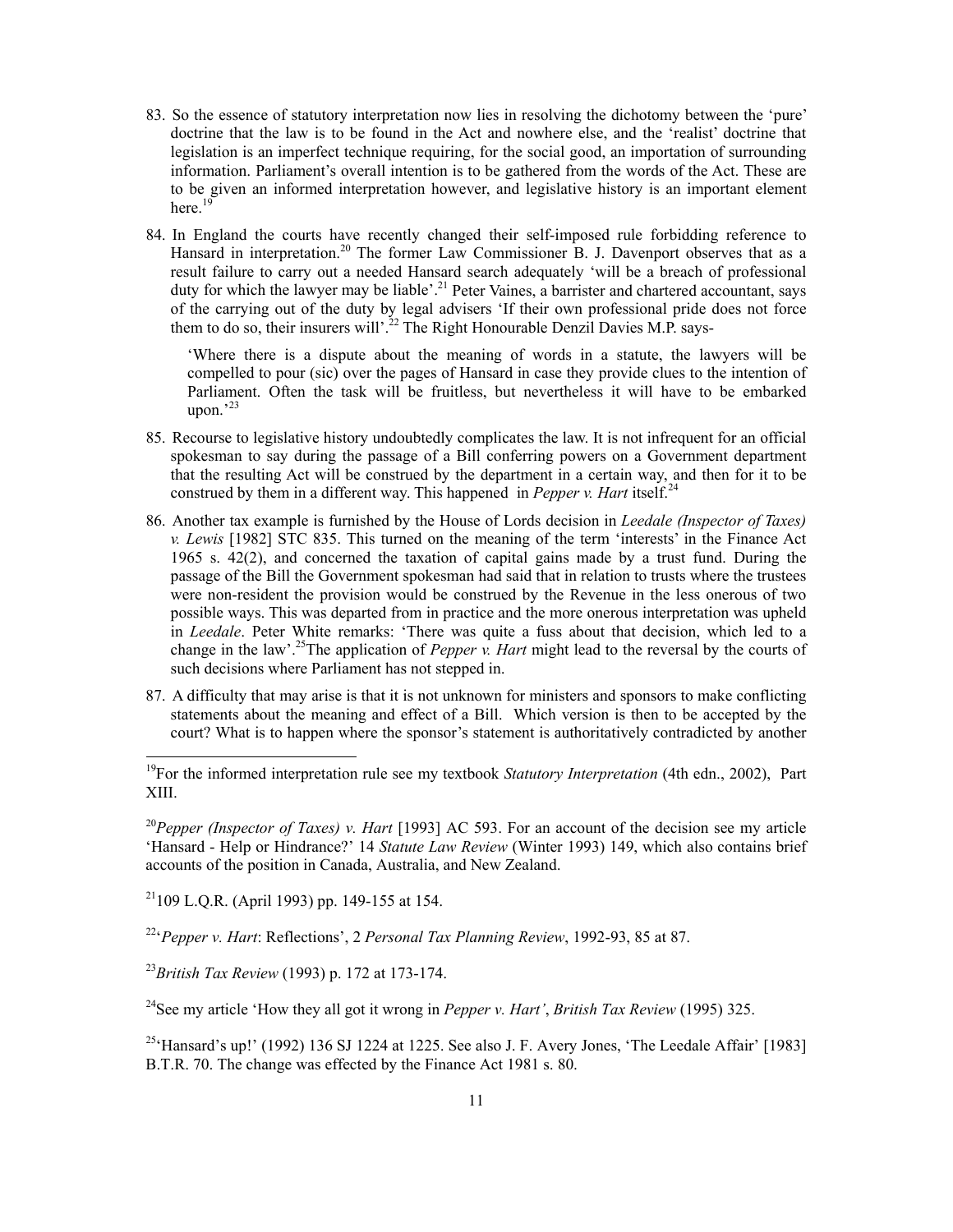participant in the debate who is not a minister? An example of the latter concerned the Divorce Reform Act 1969 s.  $2(1)(a)$ , which gives as a ground for holding that the marriage has irretrievably broken down that 'the respondent had committed adultery and the petitioner finds it intolerable to live with the respondent'. In *Cleary v. Cleary* [1974] 1 All E.R. 499 the question arose whether these were two separate grounds or living had to be intolerable because of the adultery. The sponsor Lord Stow-Hill disagreed with Lord Dilhorne L.C. about this.<sup>26</sup>

88. Sometimes ministers later correct what they have said in Bill proceedings. 'The practice when misleading statements are made in error or under pressure has been for the minister to put the matter right by writing to the Member to whom the misleading information was given; this will have to be altered so that the correction finds its way into Hansard, presumably by contriving the "planting" of a parliamentary question  $\ldots$ <sup>27</sup> A minister mistakenly said in the debate on the Finance (No. 2) Bill 1974 that what became s. 46 (dispositions for maintenance of family) of the Finance Act 1975 would apply to transfers on death. In a written answer he said-

'The exemption afforded by s. 46 applies only to dispositions in the donor's lifetime. In this respect my comment in the discussions on the Finance Bill at Report Stage (official report 5 March 1975) was misleading and I regret this.<sup>228</sup>

89. A similar incident occurred in relation to an addition made by the draftsman when consolidating the Income and Corporation Taxes Act 1970 s. 276(1) as the Taxation of Chargeable Gains Tax Act 1992 s. 175(1). He inserted the words 'for the purposes of corporation tax on chargeable gains'. It was said of these words-

'If they are not superfluous, they might be thought to limit the ambit of the section in some way. Mr Lamont [the Chancellor of the Exchequer at the time] has confirmed that this is not so. In response to a question (HC Deb Vol. 214 col. 114) he has stated that TCGA 1992, s. 175(1) is not different in substance from ICTA 1970, s. 276(1) and that the slight difference in wording is an editorial consequence of the process of consolidating the tax provisions on capital gains. The reassurance is welcome.<sup>29</sup>

90. The reassurance may be welcome, but is it legitimate? Since it refers to legislation already enacted it is not within the principle of *Pepper v. Hart*. Moreover it trenches on the exclusive right of the courts to pronounce authoritatively on the legal meaning of legislation.<sup>30</sup> Where a clear slip has been made by a minister, that is where the legislation obviously does not mean what the minister said it would mean, there is no objection to the minister correcting it later. However it is objectionable for a minister to purport to settle a doubt that arises out of, that is because of, the wording of legislation previously enacted.

#### **Effect on ministerial statements in Parliament**

91. The decision in *Pepper v. Hart* has affected the way ministers and others express themselves in the Westminster Parliament. The implications of the decision were considered in detail by an

27Dawn Oliver, *Public Law* (1993) p. 5 at 10.

-

<sup>28</sup>Cited Ian Ferrier and Roy Greenfield, '*Pepper v. Hart* - a Landmark in Statutory Interpretation' 12 *Capital Tax Planning* (1993) p. 38 at 42.

29Ian Ferrier and Roy Greenfield, '*Pepper v. Hart* - a Landmark in Statutory Interpretation' 12 *Capital Tax Planning* (1993) p. 38 at 42.

<sup>30</sup>See my *Statutory Interpretation* (4<sup>th</sup> edn 2002), pp. 552-553.

<sup>&</sup>lt;sup>26</sup>Vera Sacks, 'Towards Discovering Parliamentary Intent', 1982 Stat. L.R. 143 at 151. Section  $2(1)(a)$ was re-enacted unchanged as the Matrimonial Causes Act 1973 s. 1(2)(a).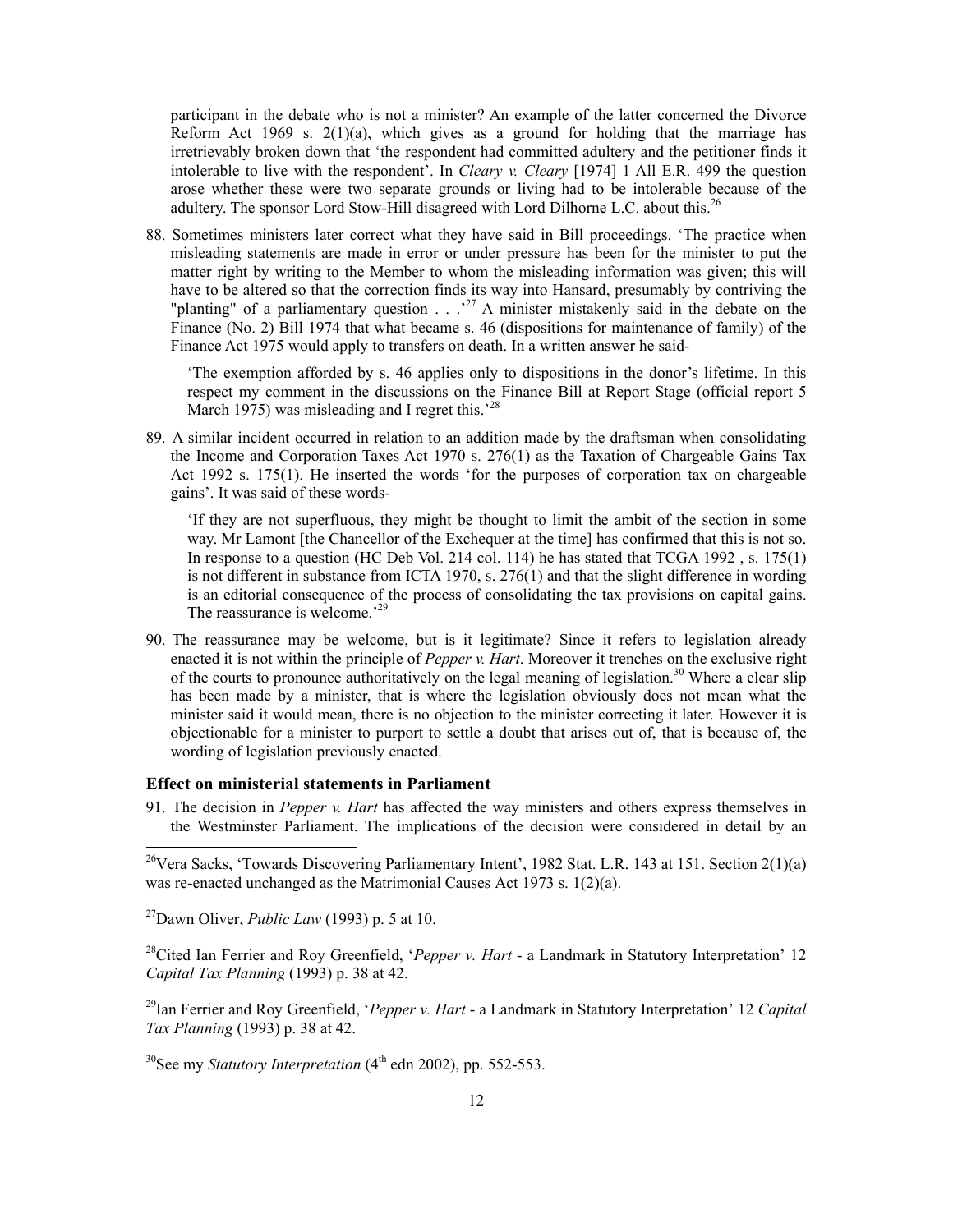inter-departmental working group. According to a Government spokesman, 'a number of practical steps for the avoidance or correction of mistakes or ambiguities arising out of ministerial statements during the passage of legislation are being put into practice, for example by guidance to Departments on legislative procedures'.<sup>31</sup>

- 92. In proceedings on the 1994 Finance Bill Sir John Cope, a minister, said: 'The fact that the words of a Minister on such a clause as this might be used in court inclines Ministers to be much more careful and not produce examples that may prove to be illustrative but not particularly precise'.<sup>32</sup> This is striking testimony to the unreliability of parliamentary statements by English ministers pre-*Pepper v. Hart*.
- 93. Later Mr Butterfill addressed the following remarks to Sir John about a particular clause of the Bill-

'As I understand it, the Government intended that the clause as presently drafted should apply to all insurers providing export credit insurance. However NCM and others have taken counsel's opinion on the matter and take the view that the clause as presently drafted would not have that effect, but would have the effect only of excluding that section of the industry that was previously in state ownership . . . [Sir John Cope] has considered the matter and has kindly written to me about it, saying that, having examined it again with parliamentary counsel, he is satisfied that the clause as drafted achieves what the Government intended - that is, it includes all providers of export credit insurance. I can only say . . . that as two leading counsel give differing opinions, there is clearly room for doubt about the way in which the courts might interpret the legislation in future.<sup>33</sup>

94. Replying, Sir John confirmed that it was the Government's intention that the clause should apply to all insurers providing export credit insurance. He added-

'It seems that some counsel have taken a different view from our counsel about the meaning of [the clause]. We have clear legal advice that the exemption is not limited to ECGD. In that we have the support of ECGD and the counsel who advised us. It is unlikely that the matter would go before a court; I do not know who would bring a case in order to make the distinction.'34

- 95. This indicates a most unsatisfactory state of affairs. The minister's statement was clear in conveying that the Government's intention was that the clause should apply to all insurers providing export credit insurance. However it is equally clear that the words used are open to different interpretations. On *Pepper v. Hart* principles the court should apply the Government's intention. In doing so they would be surrendering their constitutional function of deciding the legal meaning of enactments. If, as Sir John Cope surmised, the matter never gets before a court the Act will be being applied in a way that some experienced lawyers think is contrary to its legal meaning, and there will be no practical means of settling the matter. If it does get before a court the court will be embarrassed and hampered in carrying out its duty of interpretation by what the minister said.
- 96. Points of this kind may become of reduced legal importance because ministers are likely to be increasingly reluctant to say anything that may be held against them in court. A Treasury minister, Mr Stephen Dorrell, said in debate on the 1994 Finance Bill: 'Following *Pepper v. Hart*, people apparently look at what Ministers say to determine liability, so I shall not seek to interpret the law

<sup>31</sup>John M. Taylor, *Parl. Deb. (Commons)* 7 March 1994, Written Answers col. *70*.

<sup>32</sup>*Parl. Deb. (Commons)* Stg. Cttee. A, 10 February 1994, cols. 173-174.

<sup>33</sup>*Parl. Deb. (Commons)* Stg. Cttee. A, 8 March 1994, cols. 565-566.

<sup>34</sup>*Ibid*.